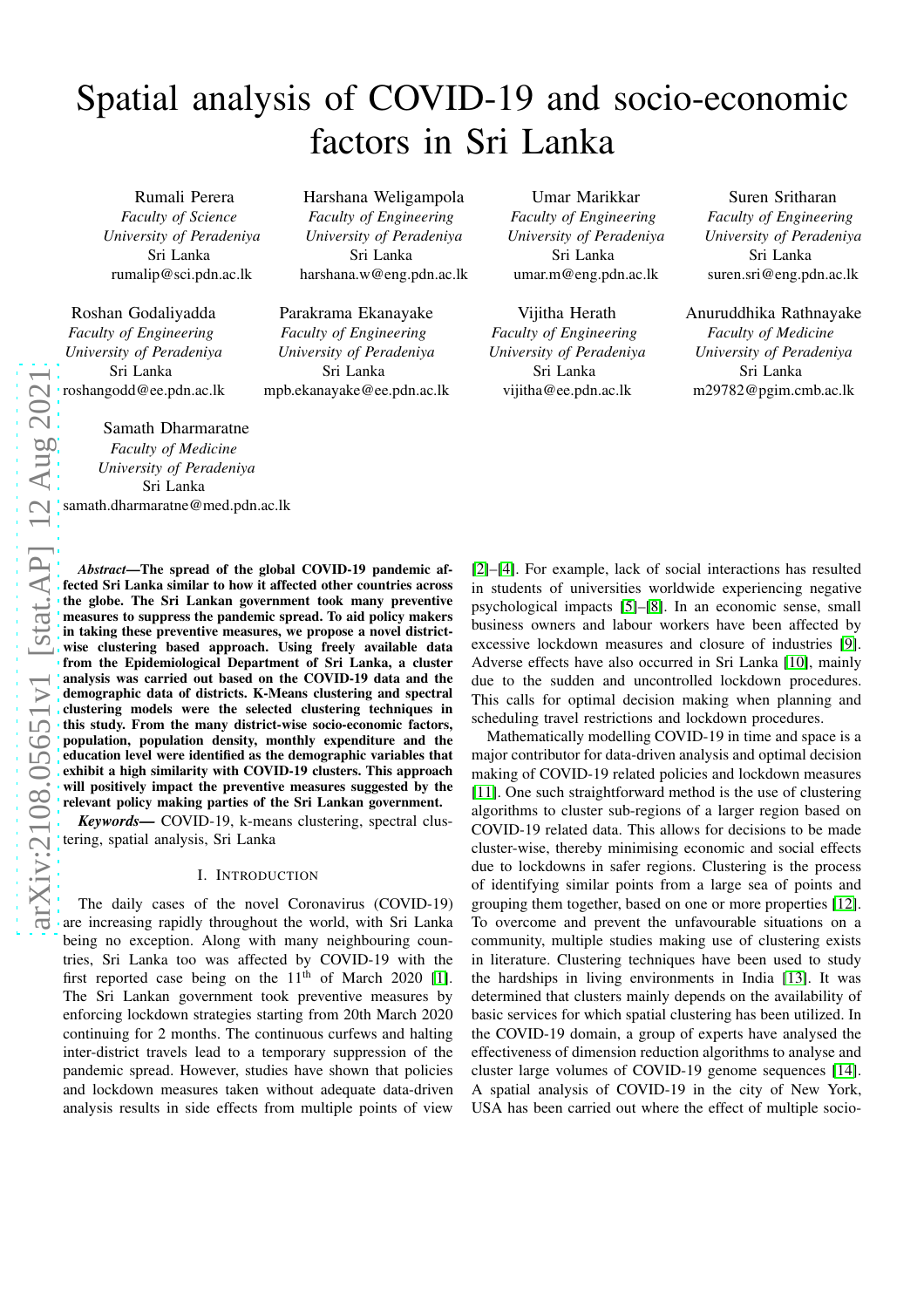economic factors on the average number of COVID-19 cases and deaths in each county is analysed [\[15\]](#page-5-11).

Considering Sri Lanka, a study has been carried out to predict the total number of COVID-19 cases using statistical models [\[16\]](#page-5-12). However, as per the authors' best knowledge, there exists a lack of published research on spatial analysis of COVID-19 in Sri Lanka, and how various socio-economic factors affect the severity of COVID-19 within the country. To bridge the gap in this research, the authors propose a spatial analysis of COVID-19 using a clustering based model which attempts to group similar districts of Sri Lanka exhibiting similar pandemic behaviours. These groups are then compared with various socio-economic factors, which in turn will take a step towards aiding policy makers determine strategies to suppress the disease spread optimally.

As the case study. freely available COVID-19 data from the Epidemiological Department of Sri Lanka was obtained. For this dataset, multiple pre-processing techniques were incorporated. Existing clustering algorithms were implemented to cluster these districts based on the COVID-19 cases and socioeconomic features. The clustering of COVID-19 cases based on socio-economic features of districts was carried out to show that different demographics of different districts plays a major role in the pandemic spread. The results of this study show the correlations between a number of chosen demographic variables and COVID-19 severity in district clusters of Sri Lanka. Thereby, if additional preventive measures are imposed on the districts falling in the same cluster depending on their severity, the disease spread throughout the country can be drastically reduced and the health sector of the country can plan ahead with sufficient health resources. Thus, policy makers will be capable of taking preventive measures on similar districts which will aid in suppressing the disease spread.

#### II. METHODOLOGY

The Methodology is structured as follows. First, districtwise COVID-19 and relevant socio-economic and demographic data was obtained. Then, the data was pre-processed and standardised to allow for unbiased evaluations, followed by an implementation of multiple clustering algorithms to cluster districts of Sri Lanka based on COVID-19 cases in time. Using this, the optimal clustering algorithm was chosen, where the cluster labels were consistent with time. This clustering algorithm was then used to cluster socio-economic variables in each district. Finally, the similarity of clusters of COVID-19 and the chosen socio-economic variables were evaluated using a proposed dissimilarity metric. For further clarity, a process flow diagram of the methodology is depicted by Fig. [1.](#page-1-0)

## <span id="page-1-2"></span>*A. Data Preparation*

*1) Data collection:* COVID-19 data was obtained from the Epidemiological Department of Sri Lanka [\[17\]](#page-5-13) . This dataset contains daily district-wise information for the total number of COVID-19 confirmed cases from 15 November

<span id="page-1-0"></span>

Fig. 1. Process flow diagram of methodology

2020 to 15 March 2021. Furthermore, demographic and socioeconomic data was collected from the Department of Census and Statistics [\[18\]](#page-5-14) of Sri Lanka. From the large repository of data, it was important to obtain the necessary district-wise information based on how it may affect the spread and severity of COVID-19. Therefore, a finite number of demographic and socio-economic variables was chosen. A list of these variables and the premise at which they were chosen is shown in Table [I.](#page-2-0)

*2) Pre-processing:* The importance of data pre-processing arises in the presence of data which is badly scaled, or that contains skewed distributions. However, altering the shape of the distribution of COVID-19 data would result in important information being left out of the dataset. Therefore, as a preprocessing step, multiple normalising and scaling techniques were implemented to pre-process the given dataset. Initially, the cluster analysis was carried out for the original dataset, void of any pre-processing techniques. Then, a number of techniques were implemented as summarised in Table [II.](#page-2-1)

# <span id="page-1-1"></span>*B. Clustering Districts of Sri Lanka Based on COVID-19 and Demographic Data*

In this study, clustering techniques were carried out to cluster the districts of Sri Lanka based on COVID-19 cases. In particular, k-means clustering and spectral clustering [\[19\]](#page-5-15), [\[20\]](#page-5-16) algorithms were implemented. The choice of the aforementioned clustering algorithms was based on the principles that each algorithm uses to separate clusters. For instance, a clustering algorithm such as Gaussian Mixture Models (GMM) [\[21\]](#page-5-17), often used in image-segmentation, would not be suitable to recognise time-series data such as COVID-19 cases as it is primarily a density estimation technique. Similar to clustering based on COVID-19, the aforementioned clustering algorithms were used to cluster districts based on socio-economic factors.

*1) k-means clustering:* K-means clustering is one of the basic intuitive clustering algorithms. The objective is to cluster  $n$  observations in to  $k$  clusters where each observation belongs to cluster with the nearest cluster mean.

First, initial cluster centers are randomly initialized. Then, a cluster is assigned to each observation (point) by computing its nearest cluster center. Afterwards, a new cluster center is calculated using observations belonging to the particular cluster. This operation is repeated until clusters are converged. i.e. until the change of cluster mean after an iteration is less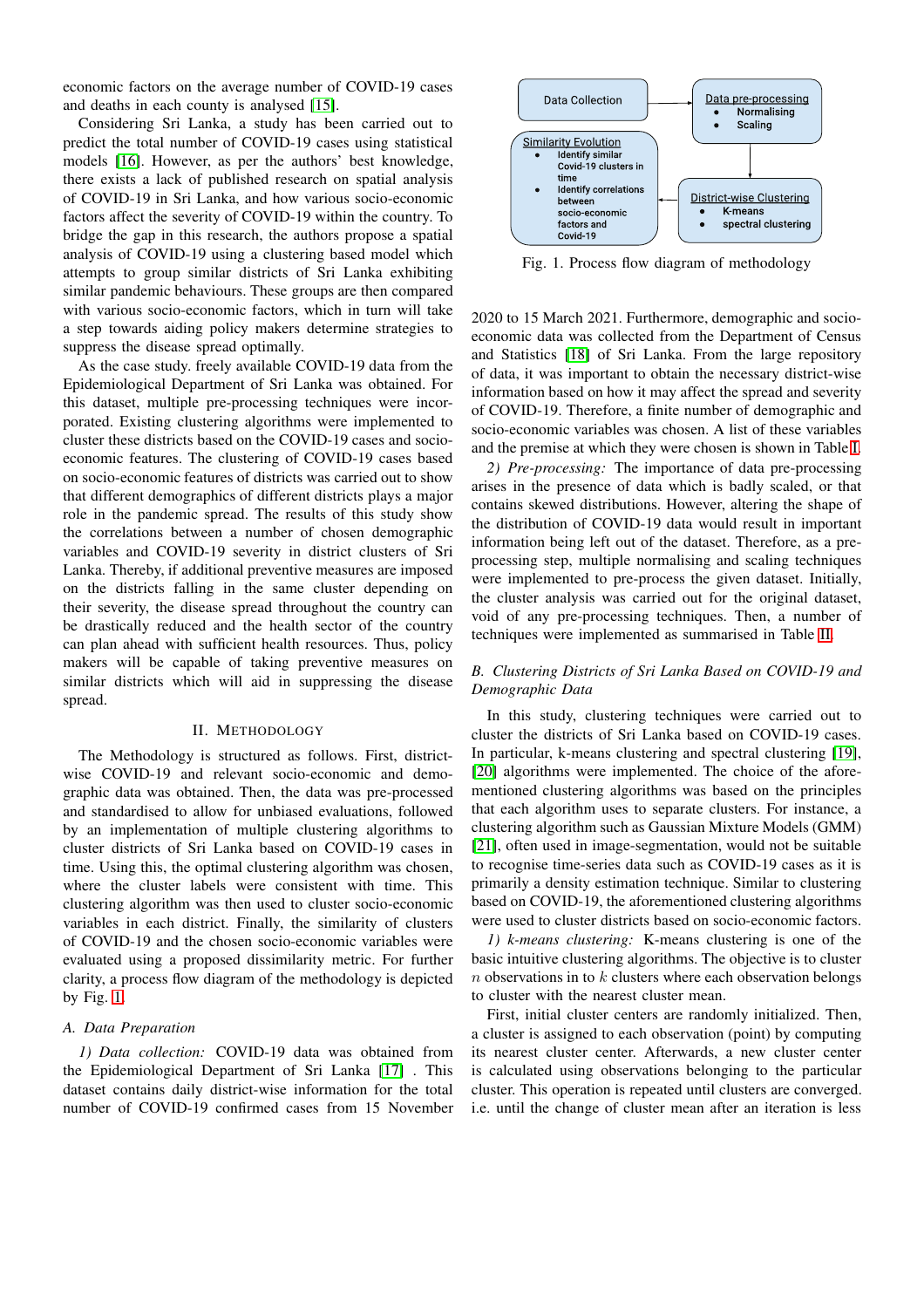<span id="page-2-0"></span>

| <b>Feature type</b>      | <b>Feature</b>                                 | <b>Intuition</b>                                                                                    |  |
|--------------------------|------------------------------------------------|-----------------------------------------------------------------------------------------------------|--|
| Population               | Population                                     | Potential capacity of COVID-19 spread                                                               |  |
|                          | <b>Population Density</b>                      | Crowded-ness in public places                                                                       |  |
| Economic                 | <b>Total Monthly Expenditure</b>               | Buying power of public translates to travelling frequency                                           |  |
|                          |                                                | to supermarkets and malls                                                                           |  |
|                          | Monthly Expenditure on Food and non-Food items | Self-sufficency of households                                                                       |  |
|                          | Poverty rate                                   | Measure of buying power                                                                             |  |
| Education and Technology | Persons using Internet                         | Exposure to new information regarding COVID-19                                                      |  |
|                          | Number of years spent in Education             | Education level, hence the ability to process and act on<br>information regarding COVID-19 in media |  |
| Occupation               | Persons engaging in skilled labour             | A measure of social-distancing whilst carrying on their<br>profession                               |  |
|                          | Persons engaging in unskilled labour           |                                                                                                     |  |
|                          | Persons engaging in Agriculture                |                                                                                                     |  |
|                          | Unemployment rate                              | Measure of both poverty and education level                                                         |  |

TABLE I. List of chosen demographic and socio-economic variables

<span id="page-2-1"></span>TABLE II. Summary of preprocessing techniques

| <b>Technique</b>                      | <b>Computation</b>                                                                                 | <b>Result Dataset</b>                     |
|---------------------------------------|----------------------------------------------------------------------------------------------------|-------------------------------------------|
| Population<br>Normalisation           | Divides the number of cases by the<br>total population of each region                              | Cases per mil-<br>lion persons            |
| z-score<br>standardisation            | Epicurve of a region is subtracted<br>by its mean value, then divided by<br>its standard deviation | <b>Distribution</b><br>centered at 0      |
| Min-max<br>scaling<br>(district-wise) | Values in an epicurve are divided<br>by the maximum value of that epi-<br>curve                    | epicurve<br>Each<br>ranges from 0<br>to 1 |
| Min-max scal-<br>ing (total)          | Values in an epicurve are divided<br>by the maximum value of all epi-<br>curves dataset.           | Whole dataset<br>ranges from 0<br>to 1    |

than a small value  $\epsilon$ . This algorithm results in a clustering of observations that minimizes the within cluster variance.

*2) Spectral clustering:* The idea behind spectral clustering algorithm uses connectivity in a graph to cluster each node (observation) in the graph [\[22\]](#page-5-18). The advantage of using spectral clustering is that there does not exist an assumption on the shape of the clusters.

First, the observations are represented as a graph by defining adjacency matrix using a distance metric between two observations. Then, the Laplacian of the adjacency matrix is obtained. By obtaining the Eigen-values of the Laplacian, we can identify the nature of the connectivity of the graph. The first nonzero eigenvalue is called the spectral gap. The spectral gap gives some notion of the density of the graph. The second eigenvalue is called the Fiedler value, and the corresponding vector is the Fiedler vector. The Fiedler value approximates the minimum graph cut needed to separate the graph into two connected components. If the graph already has two connected components Fiedler value will be 0. Using the Fiedler vector we can identify to which connected component each node belongs.

Spectral clustering algorithm looks for the first large gap between eigenvalues in order to find the number of clusters. The first eigen-vectors before this gap gives information about the cuts that will cluster the data into given number of clusters. We use K-means clustering on these first eigen-vectors to find the clustering labels of each observation.

## <span id="page-2-2"></span>*C. Similarity Evaluation of Clusters*

*1) Modelling COVID-19 clusters in time:* For policy makers to make decisions based on COVID-19 in a given region on a long-term basis, it is crucial that the nature of COVID-19 spread exhibits similar properties in the long term. To analyse this, the dataset was first divided into four 30-day periods. Then, districts of Sri Lanka were clustered based on COVID-19 cases of the first 30 days in the dataset using clustering algorithms mentioned in Section [II-B.](#page-1-1) The change in districts in these clusters for the remaining three 30-day windows was computed according to Algorithm [1.](#page-3-0) This gives a measure of the number districts belonging to a specific cluster along the time axis. In other words, the similarity that each cluster maintains throughout a longer time period is quantified. The reason for using Algorithm [1](#page-3-0) as opposed to a standard correlation analysis is due to spectral clustering being an unsupervised clustering algorithm, hence cluster labels are assigned randomly at each iteration. For example, if two clusters are generated using the same dataset at two instances, the algorithm at the first instance may label Cluster 1 as 0 and Cluster 2 as 1, whilst it may be the inverse in the second instance. Therefore, it is necessary to match the labels of clusters generated in multiple instances.

The optimal pre-processing technique and clustering technique among those which were mentioned previously in Section [II-A](#page-1-2) and Section [II-B](#page-1-1) respectively, were chosen based on the pair of techniques which result in the highest similarity of the district clusters in time, computed using Algorithm [1.](#page-3-0) In addition, the number of points in each cluster was considered, and parameters which resulted in biased clusters were avoided. This pair of techniques was then used to obtain comparisons between districts clustered according to COVID-19 cases and districts clustered based on socio-economic factors.

*2) Comparing effects of socio-economic factors on COVID-19 clusters:* To analyse the effect of socio-economic factors on how districts have been clustered based on COVID-19 cases, a similar approach to Section [II-C1](#page-2-2) was carried out. Districts of Sri Lanka were clustered based on each socioeconomic variable mentioned in Table [I.](#page-2-0) As each variable is one-dimensional and each district corresponds to a single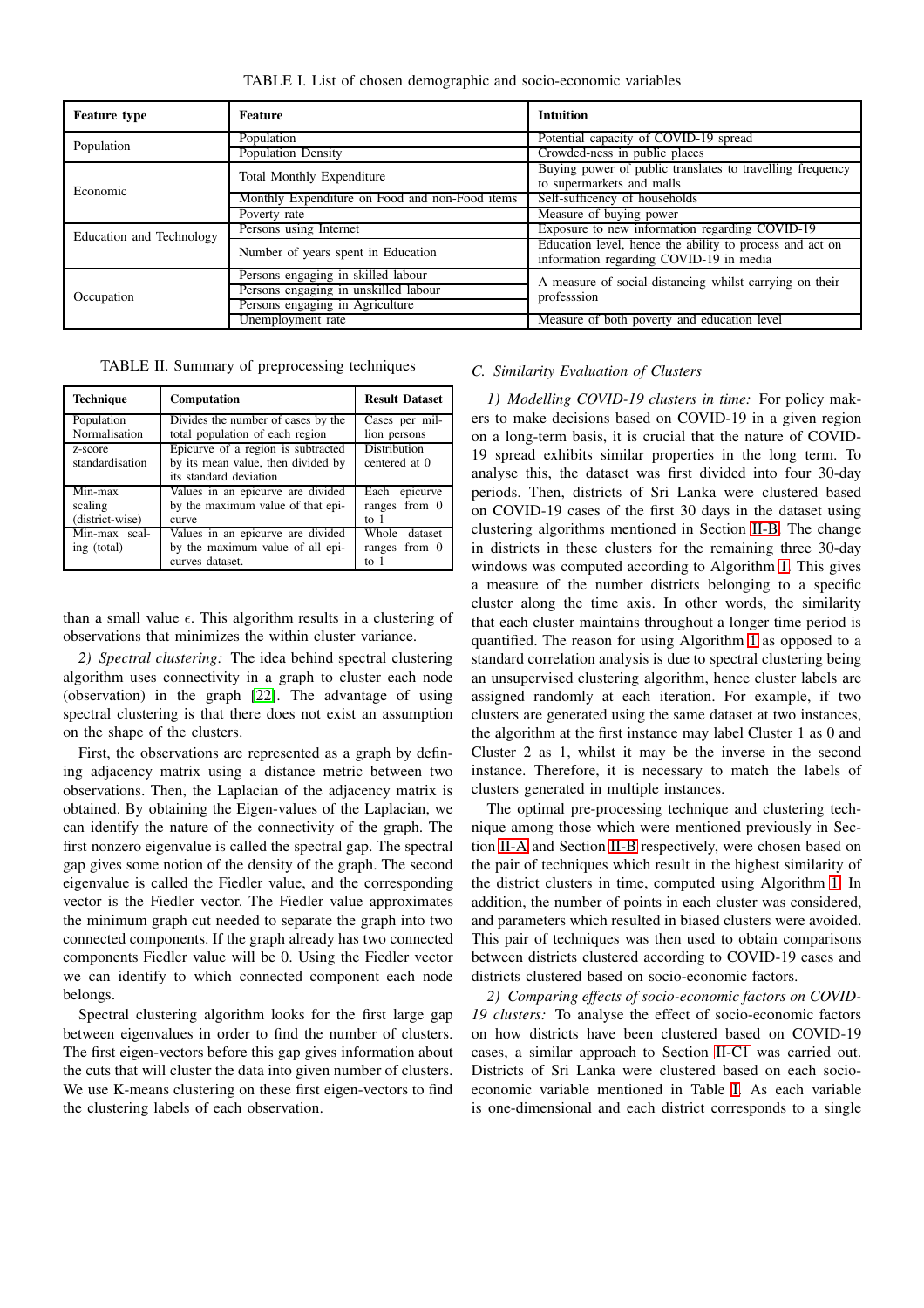Algorithm 1: Comparison of two sets of clustering labels

<span id="page-3-0"></span>**Input:** Two finite sets  $A = \{a_1, a_2, \ldots, a_n\}$  and  $B = \{b_1, b_2, \ldots, b_n\}$  of integers representing two sets of labels. Number of regions  $n$ . Output: Dissimilarity between two sets of clustering labels  $best \leftarrow \inf;$  $P \leftarrow permutate([1, 2, \ldots, n])$  for *each*  $p \in P$  do  $\hat{A} \leftarrow$  remapped A according to p;  $cost \leftarrow \frac{\sum_{i \in [1...n]} (\hat{A}_i - A_i)^2}{n}$  $\frac{1}{n}$ ; if  $cost < best$  then  $best \leftarrow cost$ ; end end

scalar value, cluster indexes were pre-set in increasing order. This method of clustering provides meaning and context to the output clusters. For instance, districts which belong to the cluster based on 'population' with the smallest centroid value, will contain the districts with the smallest populations. The dissimilarity metric  $(SM1)$  between these clustered districts based on each socio-economic variable and COVID-19 were computed using Algorithm [1,](#page-3-0) similar to Section [II-C1.](#page-2-2)

To outline the differences between the dissimilarity metrics (SM1) of two similar cluster outputs vs dissimilar cluster outputs, Algorithm [1](#page-3-0) was carried out for both cluster outputs being known (which produces  $SM1$ ), and also with one of the cluster outputs being a randomised array including cluster labels. For example, if district clusters based on population and COVID-19 were to be compared, a dissimilarity metric would also be obtained for district clusters obtained population and a randomly generated array of cluster labels. A Monte Carlo simulation would be carried out to obtain the mean dissimilarity (SM2) between the known cluster output and the randomised array. In this study, a total of 100 Monte Carlo simulations was carried out for such an instance. If  $SM1 \ll SM2$ , it would imply that there is a high similarity between the two chosen cluster outputs.

All code has been written in Python 3.8, on the online Google Collaboratory software (colab.google.io). Tensorflow 2.0 has been used as a Machine Learning tool, in addition to the conventional data science libraries in Python 3.8. The complete codebase can be found at: [https://github.com/pdncovid/covid\\_clustering.](https://github.com/pdncovid/covid_clustering)

### III. RESULTS AND DISCUSSION

## *A. District-wise Clusters Based on COVID-19 Cases*

Fig. [2](#page-4-0) shows the dissimilarity metric of districts clustered using k-means clustering based on COVID-19 cases in each month, for both original and min-max normalised data. In this figure, the lighter shade (higher end of the spectrum) corresponds to higher dissimilarities. It can be observed that both spectral clustering and k-means clustering show high similarity

between months, for original data over normalised data. This is due to the mean value of each epicurve contributing to the clustering process. Similar to Fig. [2,](#page-4-0) comparisons were carried out for the remaining normalisation techniques in Table [II,](#page-2-1) and original data was chosen as it contained the highest similarities between months.

Although k-means clustering exhibits a higher similarity between months when compared to spectral clustering even on original data, upon analysis of the number of points in each cluster, it was observed that almost all the points belong to a single cluster. This resulted in a biased cluster output, hence an omission of the k-means algorithm in the evaluations between clusters of COVID-19 and socio-economic variables.

In contrast to k-means clustering, spectral clustering algorithm tends to optimally balance out the number of points in each output cluster. Therefore, spectral clustering using original COVID-19 data was used for further evaluations. A map of clustered districts in each month is shown in Fig. [3.](#page-5-19) Here, it is observed that the districts belonging to each cluster change minimally when moving from one month to another. This allows for the assumption that the nature of COVID-19 in a given region remains unchanged roughly throughout a period of one month, hence allowing for mid to long-term planning of lockdowns and other preventive measures.

## *B. Similarity Between COVID-19 Clusters and Socioeconomic Variables*

Fig. [4](#page-4-1) depicts the dissimilarity metrics between each socioeconomic variable and COVID-19 cluster for each month. To better represent the effect of socio-economic variables on COVID-19 the difference between random cluster and known cluster dissimilarities is computed for each socio-economic variable, as shown in Fig. [5.](#page-4-2) It can be observed that Population, Population density, Total monthly expenses and Median years spent in education have a low dissimilarity metric, as opposed to comparisons with other features and random labels. Another important observation is that the low dissimilarity of the these factors is consistent throughout the four months of study. This implies that policy makers should take into consideration the aforementioned socio-economic factors in their decision making process.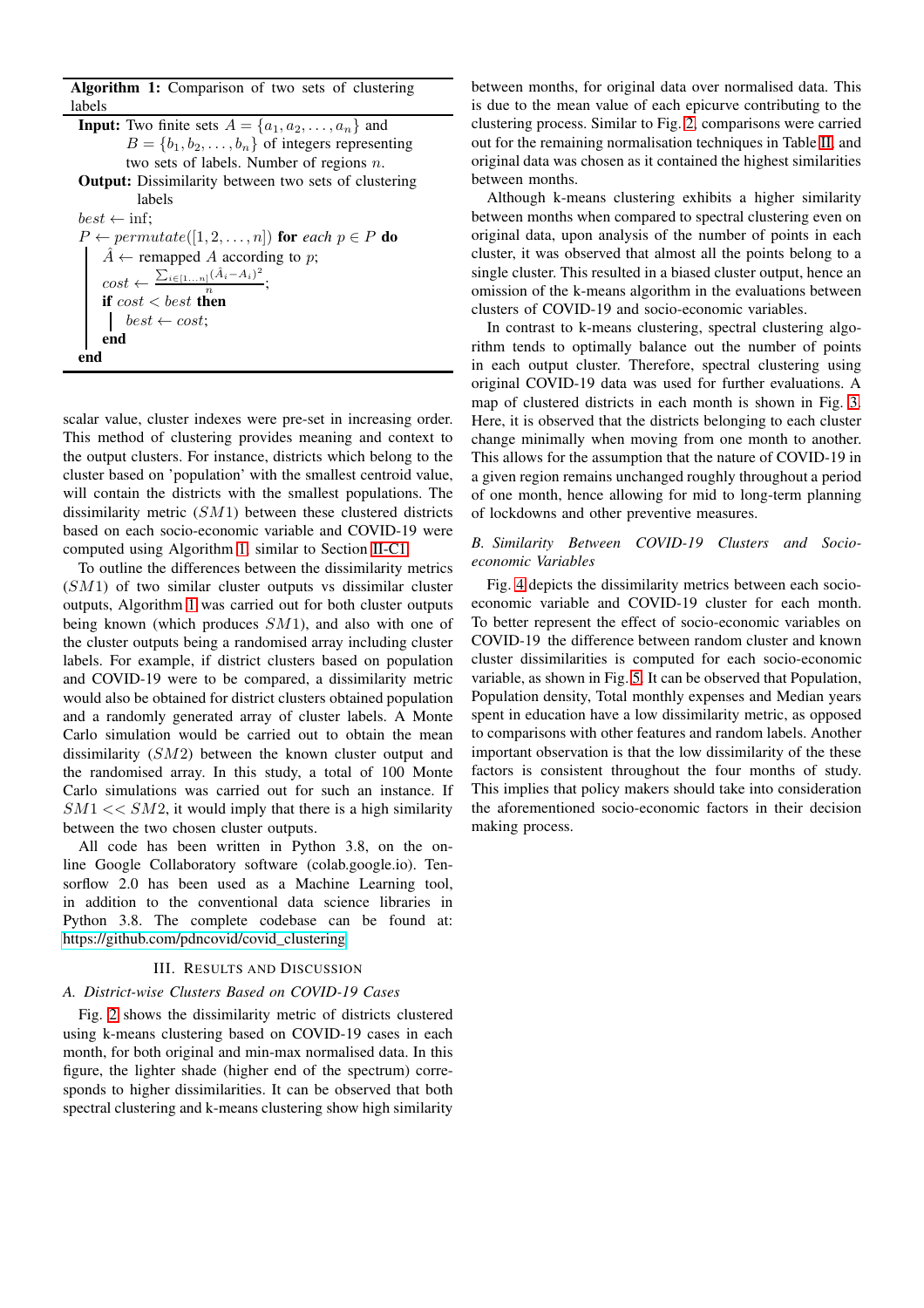<span id="page-4-0"></span>

Fig. 2. Comparison of dissimilarity metric of COVID-19 clusters between each month. Row (i) uses the original (non-scaled) data and row (ii) uses min-max normalised data. Column (a) uses Spectral Clustering algorithm and column (b) uses K-means clustering algorithm. Lower values (darker blue) correspond to a high similarity (low dissimilarity) between two clusters, whereas high (blue-green) depicts a lesser correlation between two clusters.

<span id="page-4-1"></span>

Fig. 4. Comparing dissimilarity of clustering using features with clustering using COVID-19 cases. Dashed lines represents dissimilarity when features are clustered using random labels. A bar plot significantly below the dashed line represents an existence of correlation between COVID-19 clusters and feature clusters.

<span id="page-4-2"></span>

Fig. 5. Deviation of dissimilarity metric computed from COVID-19 and computed feature clusters vs. COVID-19 and random feature clusters. An inverse representation of Fig. [4.](#page-4-1) Higher values correspond to a high correlation between COVID-19 and a given feature.

## IV. CONCLUSION AND FUTURE DIRECTIONS

This study analyses the effect of socio-economic factors on COVID-19 in Sri Lanka. The authors propose spectral clustering on non-normalised data as the optimal technique